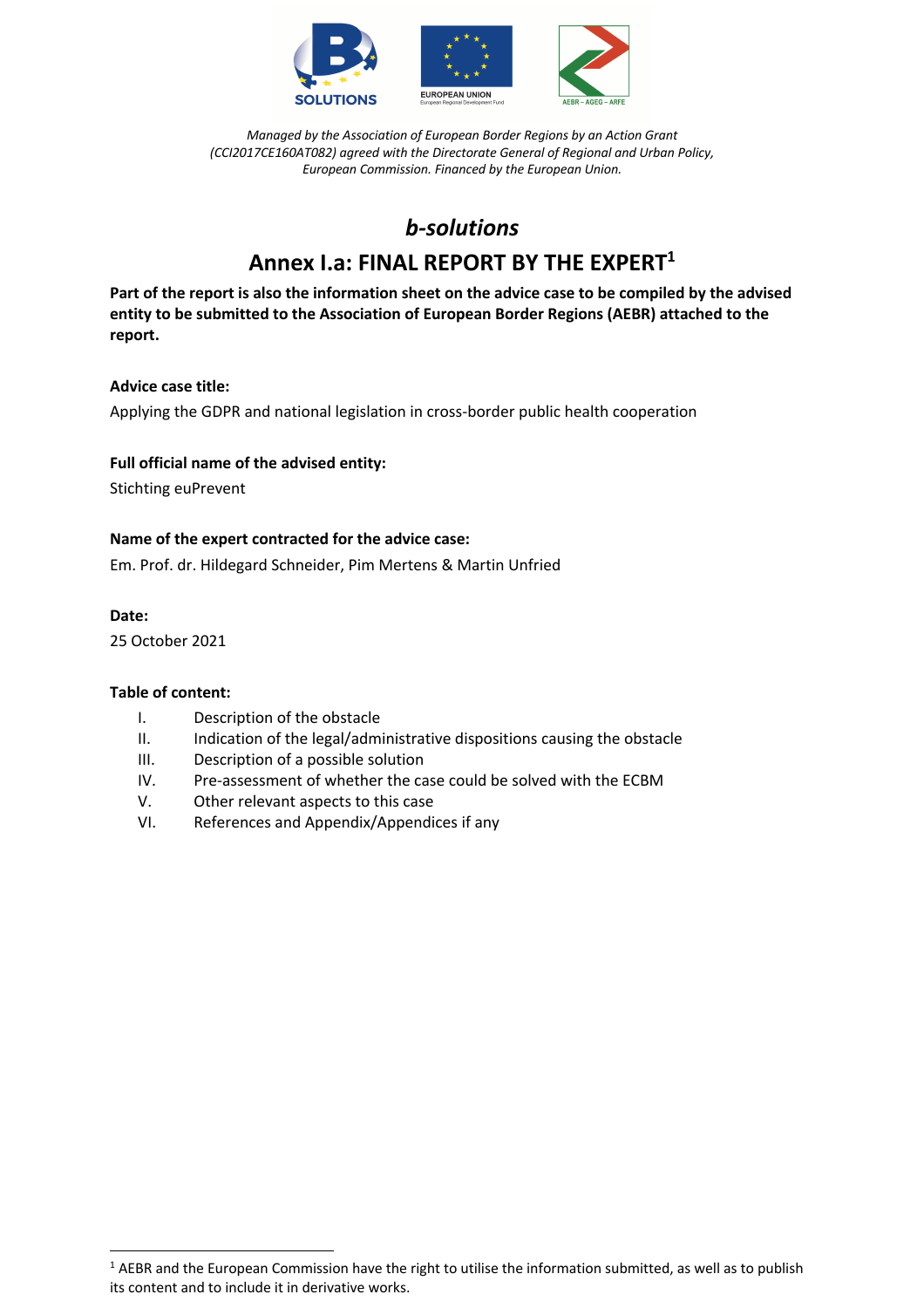

## **I. Description of the legal or administrative obstacle in the specific context**

euPrevent is a Euregional network that focuses on promoting health. COVID-19 is a clear example of the cross-border nature of diseases and the importance of cross-border cooperation in health. During the COVID-19 crisis a lot of measures that were imposed by national and regional governments, were somewhat related to the available data of the transmission of the infection. Thus, accurate data provides a solid basis for issuing guidance on how to best respond to the outbreak. However, this is harder in a cross-border setting like in the EMR. On the other hand, the cross-border setting makes it interesting to study possible differences in the effects on national measures. The project 'euPrevent COVID-19 and its impact on the EMR' (euPrevent COVID) focussed on obtaining data to assess the impact of COVID-19 on the EMR. The aim is to gain insight into the effects of COVID-19 in a cross-border region of the EMR and to present this as a showcase for other border regions on what the effect could be for other border regions. To do so, prevalence of COVID-19 antibodies in the EMR will be studied. Here the practical organisation is that two rounds of blood sampling tests will take place in order to see how COVI-19 antibodies have evolved among EMR citizens as a reaction to the various response measures.<sup>2</sup> From the lab in the Netherlands, south-Limburg, 'packages' are distributed among citizens in the EMR, thus both in the Netherlands as well as across the border to Belgium and Germany. A package includes a survey, a set for a blood sampling and a letter of informed consent to be signed by the participant. The design was that after sampling blood, participants would send back the forms and blood sample to the lab for further study.

Yet, several obstacles were experienced, ultimately leading to a delay of four months.

#### 1. Ethical approval by the Ethics Review Committee

The first obstacle experienced was that ethical committees have difficulty approving studies or projects involving persons from different countries. When requesting approval by the Ethics Review Committee of the Dutch UM, it appeared not to be possible to get full approval for the research activities across the border. In Germany there was no medical ethical check requested, but did require an informed consent. In Belgium there were certain arrangements with statistical and research institutions in Belgium but that did not cover 'foreign' partners. Therefore, it is hard to get approval for a cross-border research project as this one. A formulated wish by the lead in the euPrevent COVID project is the recognition of Ethical approval across the border.

The second obstacle is that German authorities required that the signed informed consents had to stay in Germany. It was thus not possible to directly transport the package with blood samples from the participant in Germany to the lab in the Netherlands. A 'stopover' had to be made in Germany to open the package, get the informed consent and then send it to the lab across the border.

Regarding the informed consent, there was also a different interpretation; in the Netherlands it was requested that participants should have a 'waiting period' after registering for the project, but before receiving the package in order to have the opportunity to refuse the package. Belgium and Germany did not see it that way.

#### 2. Exchanging addresses across the border

Another obstacle was exchanging personal data among project partners. In this case it was about address details of the participants in the study. Of course, the addresses were necessary to be able to send the packages. It appeared not possible to get the addresses of participants across the border from the national administrators. Contact details (addresses) could not be

<sup>2</sup> https://euprevent.eu/covid-19/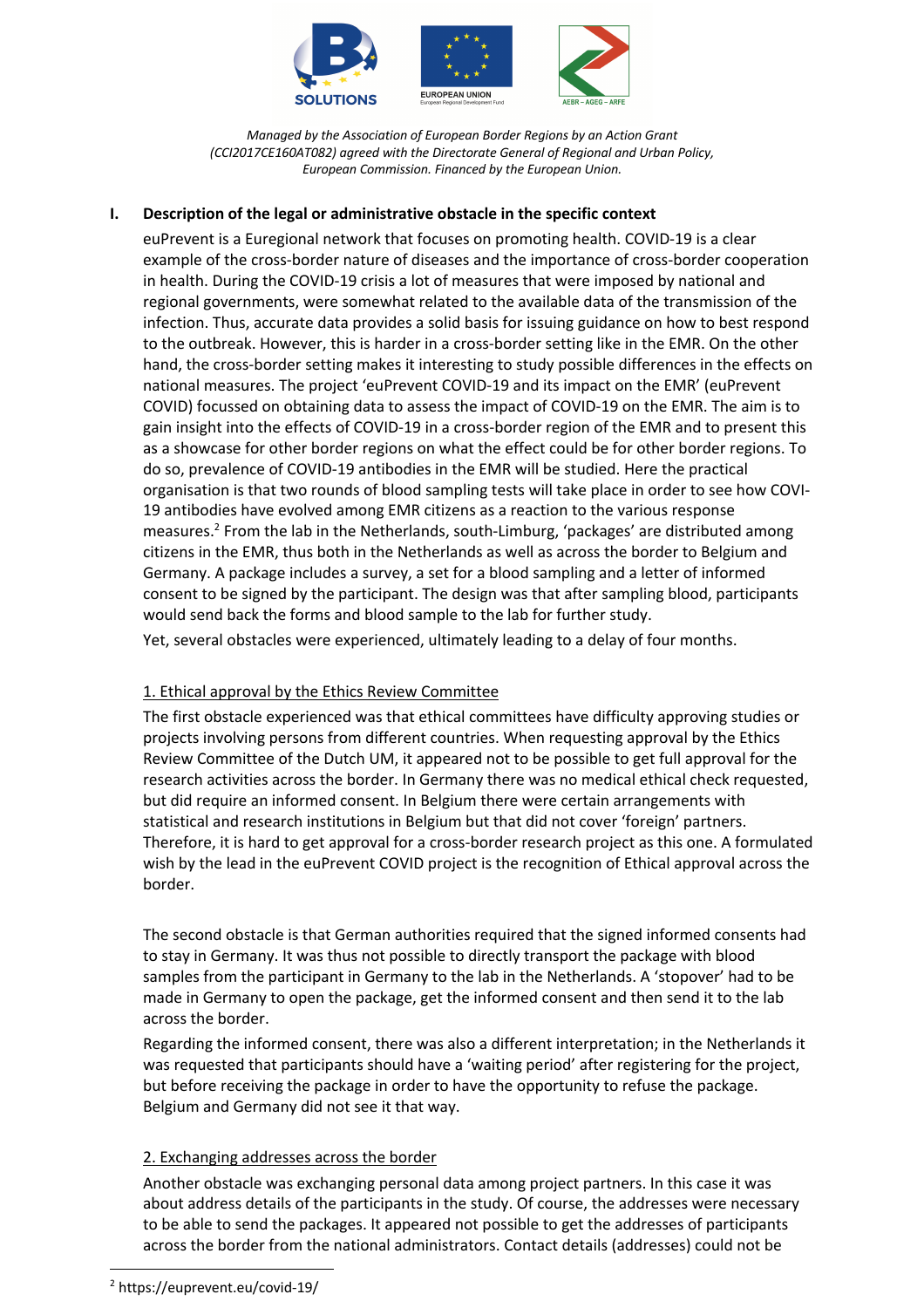

exchanged across the border (prohibited by national legislation). A practical solution was found by appointing 'regional data managers'. In practice this means that the packages had to go from the lab to the regional data manager, who combined the participant code with the address and would send it to the participant. The same was true for returning the package from the participant to the lab (from participant to regional data manager, from manager to lab).

The wish is that the three countries could agree that in cross-border projects such as COVID, this would be possible under certain conditions. On the understanding, of course, that this data can be used by a very limited group solely for the purpose of the project. It would be good to have procedures (ideally, specific harmonised EU law) that allow for cross-border cooperation in border regions in scientific studies and other projects with limited use of personal data.

More specifically on the Belgian-Dutch side: It was not possible for the Dutch and Belgian partner in the project, as joint controllers, to obtain Belgian National Registry (BNR) data. While there is an arrangement between Sciensano and Statbel that Sciensano can receive personal data like addresses for research. However, this was not possible for a cross-border collaboration containing project partners across the border next to Sciensano. In that case, Statbel refuses to hand over the information. The personal data obtained from the BNR would only be treated by the Belgian partner and under no circumstance cross the national border (in fact, the data would directly be treated by a trusted third party in Belgium). Only a bilateral law between the Netherlands and Belgium or other law implemented by Belgium purely for this kind of research would allow the latter. This requirement is not imposed on the Dutch side.

A practical solution was found to conceal the partners across the border, making only Sciensano as applicant for Statbel. It was perceived as largely diverging interpretations by neighbouring Member States.

A final obstacle was regarding the software company that was based in the Netherlands. The company would store, process and report the gathered data (e.g. blood test result for the participants). Since the company is processing data, a contract has to be made. However, every country wanted to make their own contract, but the company insists on one contract and one contact person.

In general, it was stated that public health organisations including the authorities face severe difficulties in aligning national GDPR implementing legislation across Member States in the context of cross-border cooperation. The general question is how these GDPR challenges in cross-border public health projects and research can be best tackled and what the legal framework is.

#### **II. Indication of the legal dispositions causing the obstacle**

The COVID-19 pandemic showed the great importance of collaboration in research across border, both within as well as outside the EU. Here, within the European Union, the General Data Protection Regulation (GDPR) regulates the processing of personal data, also containing health data for research purposes. In the case of health research, the GDPR applies to the processing of 'personal data'; being 'information related to an identified or identifiable natural person'.3 The processing of health data merits special protection and can only be carried out under the specific conditions of Article 9(2) GDPR. With the definition 'personal data related to the physical or mental health of a natural person, including the provision of health care services,

 $3$  Art. 4(1) GDPR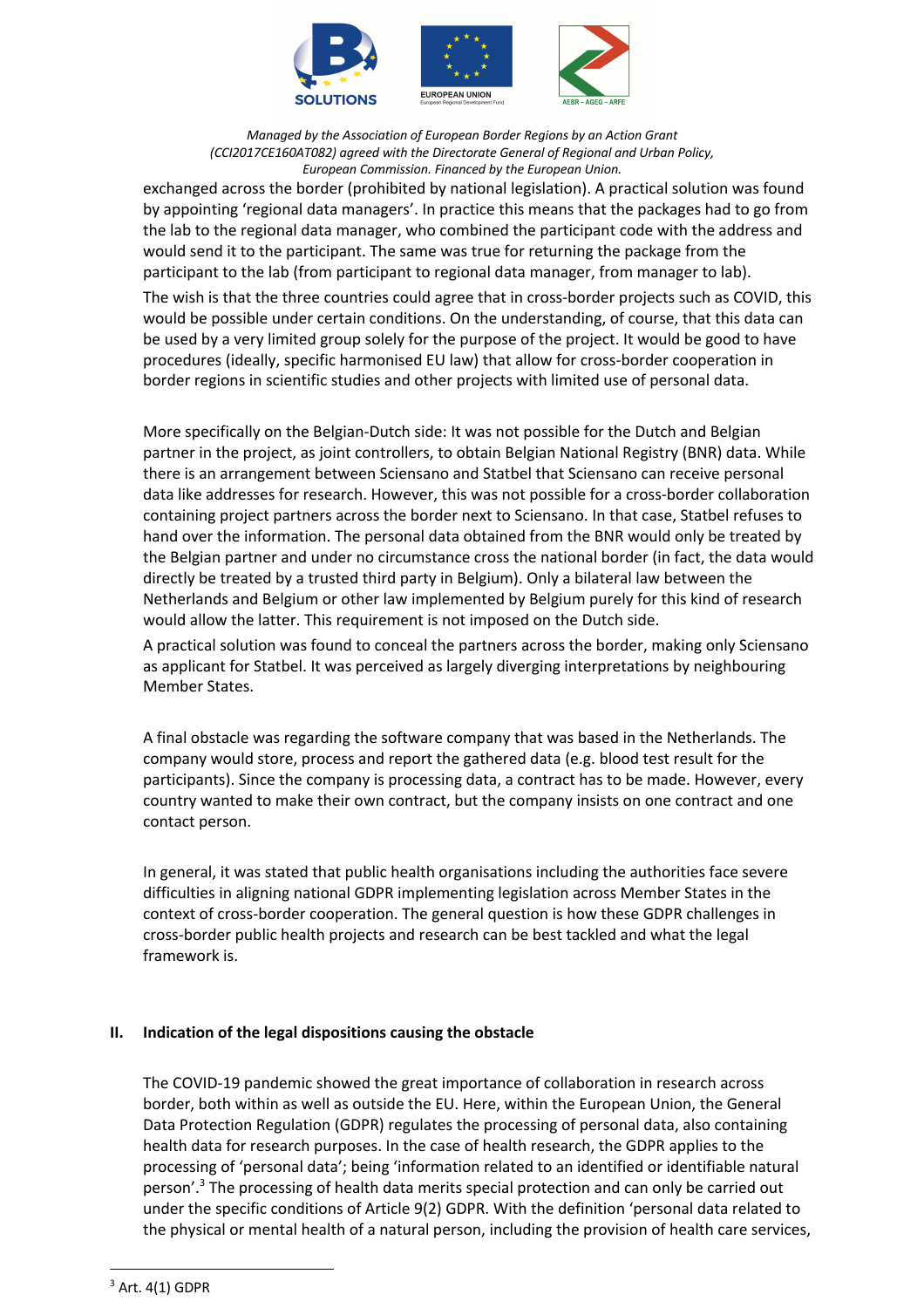

*Managed by the Association of European Border Regions by an Action Grant (CCI2017CE160AT082) agreed with the Directorate General of Regional and Urban Policy, European Commission. Financed by the European Union.* which reveal information about his or her health status' it may be clear that this could be applicable to the case.

The GDPR foresees in requirements, core principles and safeguards, seeking to find a balance between the protection of personal data on the one hand and promoting research on the other hand. Entering into force in 2018, the objective of the GDPR was to create a harmonised framework for processing data across Europe. Yet, room was left to the Member States, to legislate in some areas and to further specify in other areas.<sup>4</sup> It is therefore no surprise that it has been observed almost anonymously that there is still a very fragmented landscape of privacy regulations in the EU.<sup>5</sup> While the GDPR seeks to promote the free flow of data, the mechanisms in the Regulation largely depend on the national implementation. An example is the so-called 'research exemption in the GDPR that states that the prohibition of the processing of special categories of personal data (including health data) does not apply where the processing is necessary for research purposes and "in accordance with Article 89(1) based on Union or Member State law which shall be proportionate to the aim pursued, respect the essence of the right to data protection and provide for suitable and specific measures to safeguard the fundamental rights and the interests of the data subject."<sup>6</sup> The addition of 'or Member State law' leaves room for Member States to regulate the details, thus causing fragmentation. Nevertheless, this exemption could be useful for research as in the present case as it may be one of the legal bases to collect and process data. In the Netherlands for example, a reference to Article 9(2)(j) GDOR has been made, although being limited to certain four cumulative conditions.7

For research purposes, the GDPR provides in Article 14(5)(b) also some room for exceptions when data are processed for scientific research purposes as long as Article 89(1) safeguards are in place. By doing so, the research organisation may be exempted from informing the data subject about the use of the data when retrieving this from another party. It is up to the Member States to include such an exception in national law, but most Member States haven't done so.<sup>8</sup>

In this respect, quite recently the study "Assessment of the EU Member States' rules on health data in the light of GDPR" has been published on the request of the European Commission.<sup>9</sup> In the Annex to this publication, an extensive overview with country fiches for all EU Member States has been made.<sup>10</sup> Avoiding duplication, we refer to the country fiches of the Netherlands (p. 158), Belgium (p.5) and Germany (p.39) for more information on the national legal

https://wetten.overheid.nl/BWBR0040940/

<sup>4</sup> European Commission, *Communication from the Commission to the European Parliament and the Council: Data protection as a pillar of citizens' empowerment and the EU's approach to the digital transition – two years of application of the General Data Protection Regulation.* COM(2020) 264 final.

<sup>5</sup> A.o. Becker R, Thorogood A, Ordish J, Beauvais MJ. COVID-19 Research: Navigating the European General Data Protection Regulation. *J Med Internet Res* 2020;22(8):e19799; Becker, R., Thorogood, A., Ordish, J., & Beauvais, M. (2020). COVID-19 Research: Navigating the European General Data Protection Regulation. *Journal of medical Internet research*, *22*(8), e19799. https://doi.org/10.2196/19799

<sup>&</sup>lt;sup>6</sup> Article 9(2)(j) GDPR; Donnelly, M. & McDonagh, M., Health Research, Consent and the GDPR Exemption, *European Journal of Health Law 26* (2019(, 97-119.

 $7$  See Article 24 Uitvoeringswet Algemene verordening gegevensbescherming,

<sup>8</sup> EUHealthSupport consortium (2021), Assessment of the EU Member States' rules on health data in the light of GDPR, https://ec.europa.eu/health/ehealth/key\_documents\_en#anchor1, p. 84.

<sup>9</sup> EUHealthSupport consortium (2021), Assessment of the EU Member States' rules on health data in the light of GDPR, https://ec.europa.eu/health/ehealth/key\_documents\_en#anchor1

<sup>10</sup> *County fiches for all EU MS, Annex to the study 'Assessment of the EU Member States' rules on health data in the light of the GDPR'.*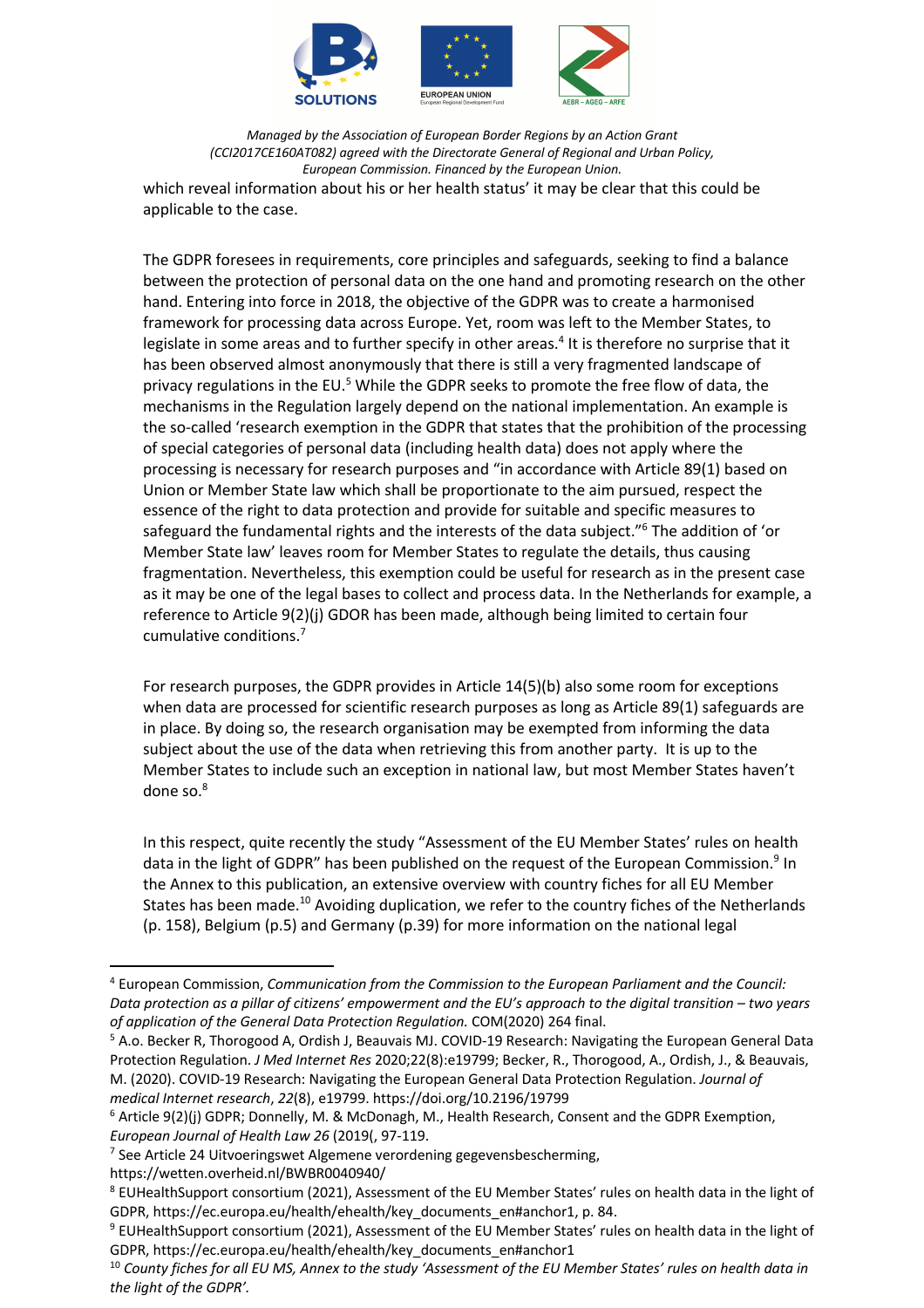

frameworks. After analysing the law and performing expert workshops and interviews, the report concludes regarding to the GDPR and research "that there are different rules and regulations governing access to health data both within and between Member States, which impact researchers both in the context of in-country and cross-border research. They make it hard for researchers to understand how the rules governing the processing of health data apply in their intended research, this issue is more evident for research using genetic data, but is seen by researchers working in most areas. These differences have an effect on the accessibility of health data in themselves, and they also relate to a number of other factors that affect the availability and accessibility of health data, including the respect of data subjects' rights."<sup>11</sup>

However, it is not only the national divergences in the application of the GDPR, also the interplay of data protection with ethical requirements were highlighted. Ethical reviews are performed by a Research Ethics Committee (REC) that are differently organised among Member States: at institutional level, regional or national level but some Member States also require approval by the National Data Protection Authority. Next to this organisational maze, individual interpretation can have an important role within ethics committees, leading to variable and unpredictable outcomes both across Member States as well as within a Member State.<sup>12</sup>

# **III. Roadmap towards a possible solution of the obstacle with indication of the entities to be involved in the possible solution**

The solution would be to realise more harmonisation among the national implementations. In reports several other possible solutions have been proposed to improve the situation, such as standard contractual clauses<sup>13</sup>, derogations, public interest, new health sector specific EU level legislation and Codes of Conduct.<sup>14</sup>

In COM(2020) 264 final on two years of application of the GDPR the Commission already acknowledged the problems that can arise from the fragmentation and diverging approaches in the national implementation of the GDPR. Next to assessing the national legislation, the Commission also announced to support the establishment of code(s) of conducts 'that would contribute to a more consistent approach in this area and make the cross-border processing of personal data easier.' The Commission will also provide input to the future guidelines of the European Data Protection Board (EDPB). The EDPB can issue guidance to Member States under Article 70 GDPR on the application of the GDPR. This was also one of the recommendations of the recent Assessment-study as non-legislative measure.

As addressed in its Communication 'A European strategy for data<sup>'15</sup>, the Commission also aims to 'facilitate the establishment, in accordance with Article 40 of the GDPR, of a Code of Conduct for processing of personal data in health sector' as part of the greater goal of a Common European *health data space*. A Code of Conduct was also proposed in the Assessment-report, in that case on EU level. A Code of Conduct is a soft law tool of Chapter 4 of the GDPR, included in

<sup>11</sup> EUHealthSupport consortium, 2021, p. 80.

 $12$  Ibid, p. 69.

 $13$  The Commission has recently published standard contractual clauses; Commission Implementing Decision (EU) 2021/915 of 4 June 2021, PB L 199/18.

<sup>14</sup> EUHealthSupport consortium, 2021, p. 131 & Allea, Easac & FEAM, 2021, *International Sharing of Personal Health Data for Research*, www.doi.org/10.26356/IHDT

<sup>15</sup> European Commission, *Communication from the Commission to the European Parliament and the Council*: A European strategy for data, COM(2020) 66 final.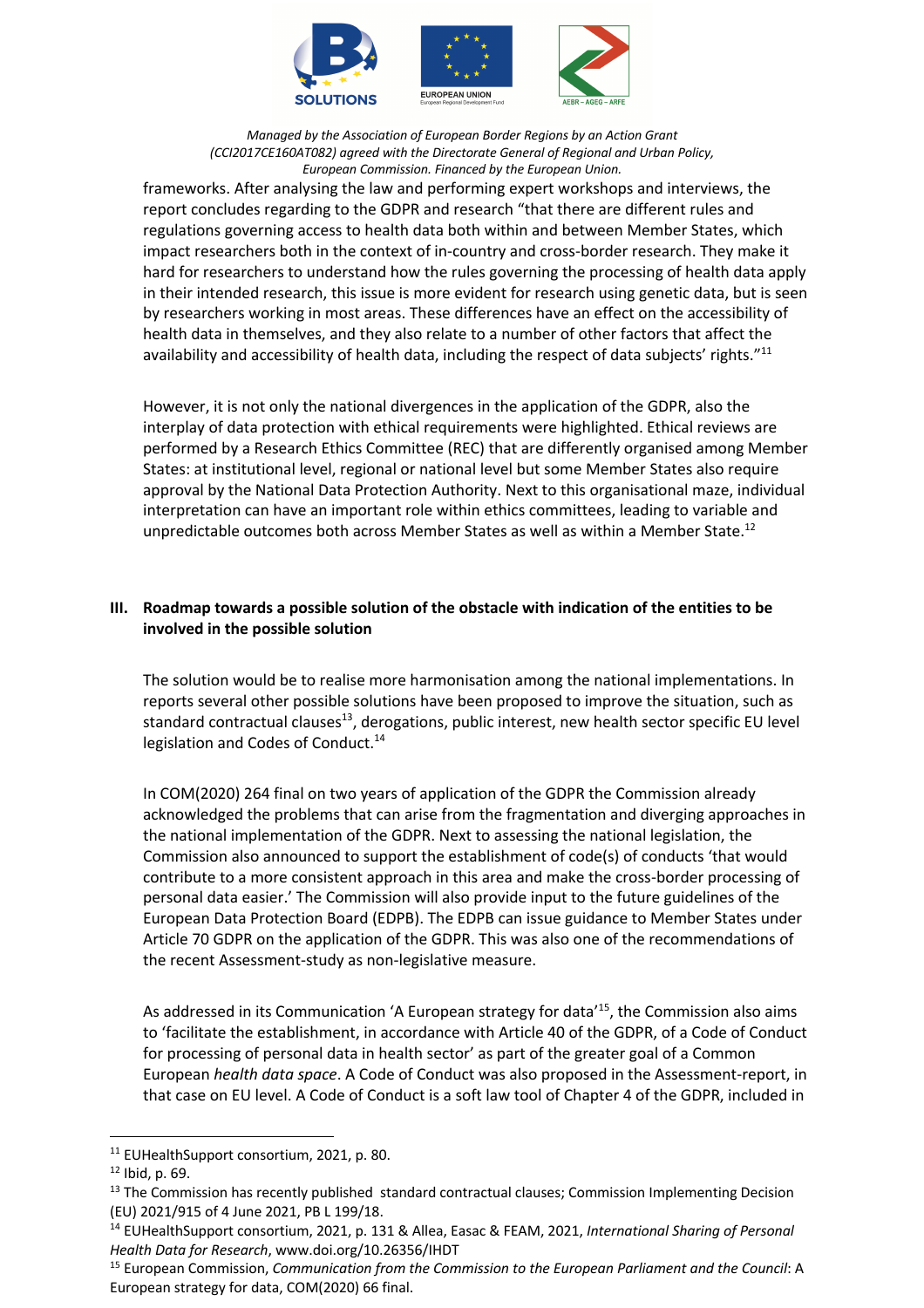

Article 40. With a Code of Conduct, associations and other bodies representing categories of controllers or processors can specify the application of the GDPR. This can foster the proper application of the GDPR, as well as provide clarity and guidance by serving as a guidebook. A Code of Conduct can enhance transparency for doing research by using plain languages and fostering the further specification of terms and principles such as the nature and format of consent.16 In this regard also the term 'broad consent' has to be mentioned, that is one consent for multiple potential future research projects, instead of an 'explicit consent'.17 The applicability and forms of consent differs significantly among Member States. Here, a Code of Conduct can provide clarity.

A Code of Conduct cannot change or replace existing legislation, making it still necessary to adhere to national implementations. Yet, it can be an instrument for addressing the relationship between collaborative research in the EU and providing more clarity to the implementation of important concepts and terms. Thus a Code of Conduct can be a powerful tool to create a more consistent approach and make cross-border processing of personal data easier. It is often initiated via a bottom-up approach, started by stakeholders. These can start the procedure with the foreseen supervising authority, for example the Dutch Autoriteit Persoonsgegevens. In the present case, it would concern a Code of Conduct on the trans-border processing of data by stakeholders in the EMR. This wish can be justified by its scientific collaborations and vast cooperation between partners in the neighbouring regions. Furthermore, the EGTS EMR as wellestablished Euregional organisation can play a role as accommodator for negotiations. Nevertheless, the development of a Code of Conduct can take quite a lot of time and work, following the procedures of the GDPR and the necessary steps that have to be made. "While such mechanism would allow the scientific community to build a bottom-up solution, it is important to consider that their initiation validation, approval and implementation will require considerable time and resources, therefore creating impediments to scientific research.", as rightfully stated by the ALLEA, EASAC and FEAM.18

Thus, while a Code of Conduct may be a welcoming tool for the present case to boost crossborder research collaborations in the EMR, the further developments of the European Data Space should be encouraged for health research.

# **IV. Pre-assessment of whether the case could be solved with the European Cross-Border Mechanism**

In its Communication from 2017 "Boosting growth and cohesion in EU border regions", the European Commission proposed different instruments to overcome barriers to cross-border cooperation.19 In 2018, the Commission has presented a proposal for a "Regulation on a mechanism to resolve legal and administrative obstacles in a cross-border context" - the so called European cross-border mechanism (ECBM).<sup>20</sup> Following earlier initiatives on financial support (INTERREG) and institutional obstacles (the European Grouping for Territorial Cooperation; EGTC) for cross-border cooperation, the next step would be to overcome the legal

<sup>&</sup>lt;sup>16</sup> EUHealthSupport consortium, 2021, p. 132.

<sup>&</sup>lt;sup>17</sup> Hallinan, D. (2020) Broad consent under the GDPR: an optimistic perspective on a bright future. Life Sci Soc Policy 16, 1. https://doi.org/10.1186/s40504-019-0096-3

<sup>18</sup> Allea, Easac & FEAM, 2021, *International Sharing of Personal Health Data for Research*, www.doi.org/10.26356/IHDT, p. 30.

<sup>19</sup> European Commission, Communication "Boosting growth and cohesion in EU border regions", COM(2017) 534 final, p. 14.

<sup>&</sup>lt;sup>20</sup> Proposal for a Regulation of the European Parliament and of the on a mechanism to resolve legal and administrative obstacles in a cross-border context COM(2018) 373 final.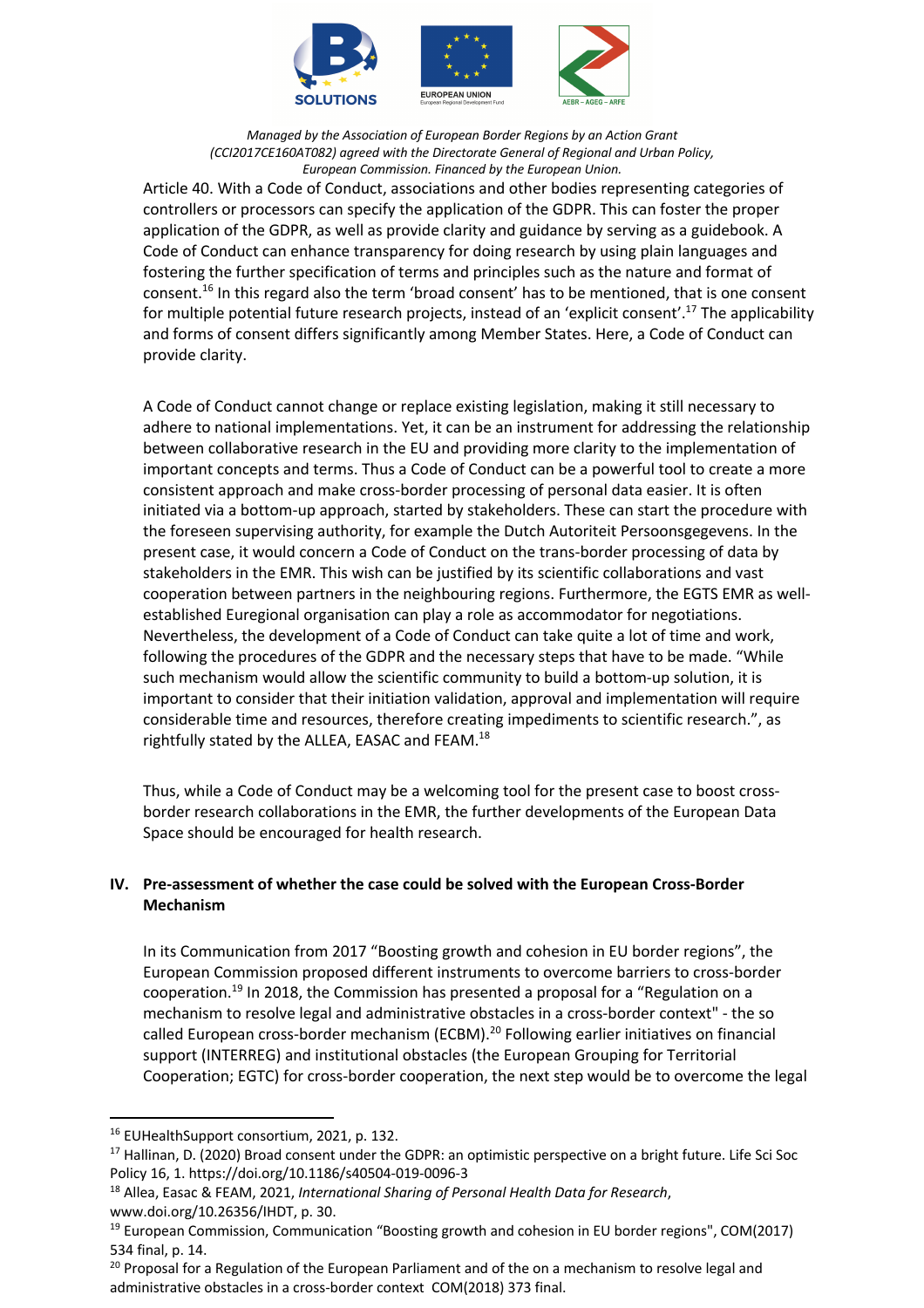

and administrative obstacles. In preparation for the ECBM, a study has been done to the legal and administrative obstacles in EU border regions. $^{21}$  The study categorised the gathered obstacles into three types:

- 1. *EU-related legal obstacles*: caused by the specific status of an EU-border or by EU legislation (or the implementation thereof), where the EU has exclusive or shared competency;
- 2. *Member State-related legal obstacles*: caused by different national or regional laws, where the EU has no or only limited competence;
- 3. *Administrative obstacles*: caused by non-willingness, asymmetric cooperation or lack of horizontal coordination, or by different administrative cultures or languages.

The ECBM intention is: "to allow for the application in one Member State, with regard to a crossborder region, of the legal provisions from another Member State, where the application of the legal provisions of the former would constitute a legal obstacle hampering the implementation of a joint Project".<sup>22</sup> Therefore, the ECBM is aimed at resolving a legal conflict due to different national laws or administrative obligations that are applicable at the same time for the same specific project. Projects in this respect are defined as "any item of infrastructure with an impact in a given cross-border region or any service of general economic interest provided in a given cross-border region".23

The current case of data regulations in the field of cross-border health research collaborations belongs to category 1, while sharing characteristics with categories 2 and 3. The problem is greatly caused by a diverging implementation of the GDPR in national legislation. Furthermore national characteristics regarding e.g. ethical review processes can hamper cross-border collaboration. Hence, the problem is a mismatch of national rules, implementing the EU rules. In these cases, the ECBM appears to be of relevance, as it is concentrated at solutions by providing deviations in national rules.<sup>24</sup> A cross-border research project can act as concrete project as stipulated in Article 1. Article 1(2) of the proposal stipulates how the legal or administrative obstacle can be solved by the ECBM: either via a Commitment or via a Statement. The former stands alone, where specific rules of a Member State are applied in the other Member State, but the latter has to be translated in the adoption of national rules. Via Commitment or Statement, the national implementation of the GDPR of one of the neighbouring legal systems can be chosen. The question is then whether the other neighbouring countries would be willing to accept another legislative implementation of the GDPR. euPrevent or the partners collaborating in euPrevent could be the 'initiator' as mentioned in Article 8 of the Commission's proposal for a ECBM. However, the proposed ECBM is tailored to 'projects', therefore limited at one issue at a time. Hence, the ECBM has to be applied every time for every 'project' separately and therefore, probably, for every research project. This could be insufficiently satisfying for structural crossborder collaboration in health research in the EMR.

#### **V. Other relevant aspects to this case**

#### *The Benelux Union*

The proposed ECBM stipulates an 'opt out' option, to opt for another existing formal or informal structure that can solve the legal or administrative obstacle.<sup>25</sup> Since this particular case covers the cross-border area between the Netherlands and Belgium, the Benelux Union could be such a

<sup>21</sup> J. Pucher, T. Stumm & P. Schneidewind, *Easing legal and administrative obstacles in EU border regions*, Luxembourg: Publications Office of the European Union, 2017

<sup>22</sup> Article 1 of the proposed ECBM.

<sup>&</sup>lt;sup>23</sup> Article 3(2) of the proposed ECBM.

 $24$  Via a Commitment or a Statement, Article 1(2) of the proposed ECBM.

 $25$  Article 4 (2) of the ECBM.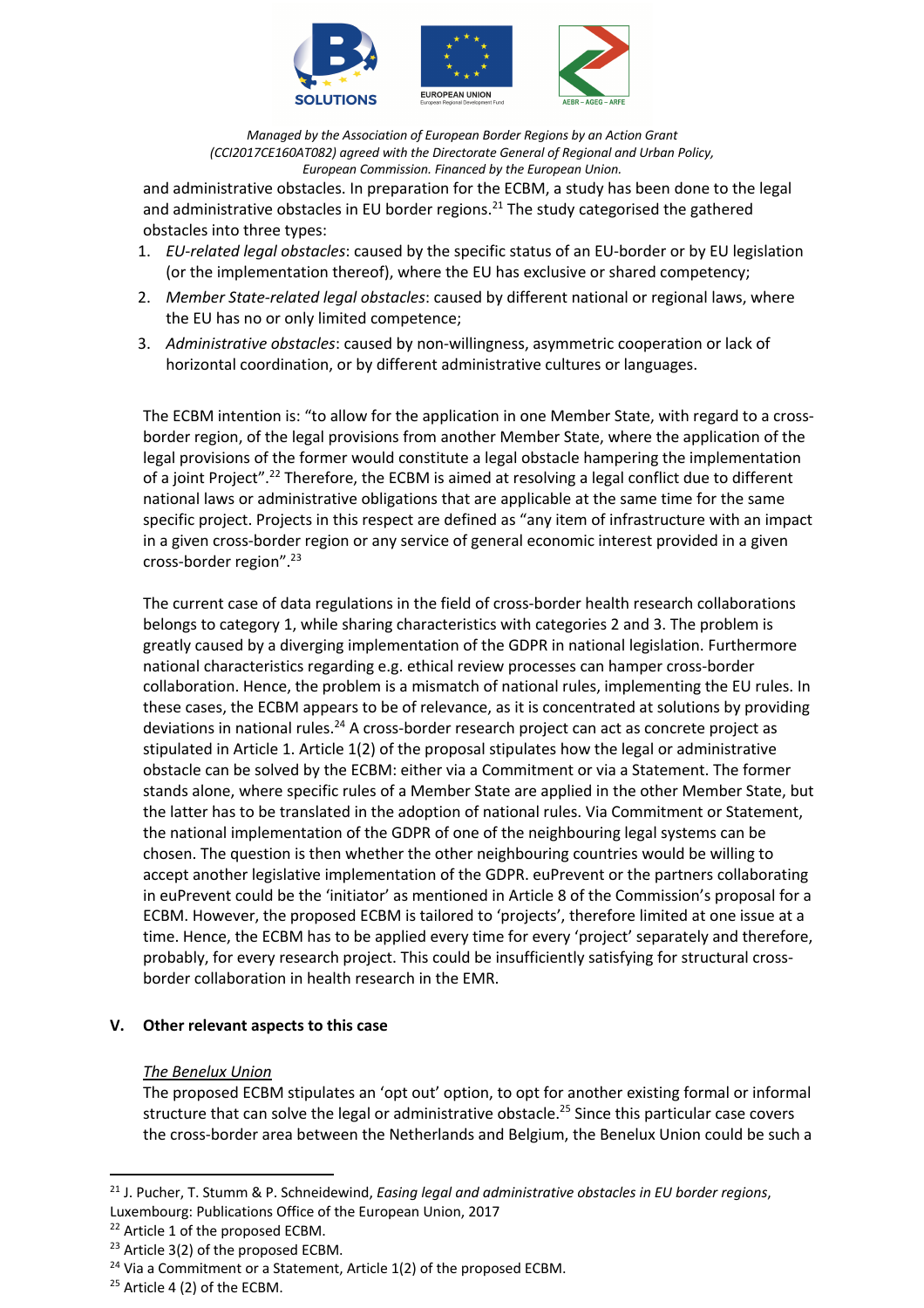

*Managed by the Association of European Border Regions by an Action Grant (CCI2017CE160AT082) agreed with the Directorate General of Regional and Urban Policy, European Commission. Financed by the European Union.* structure. The Benelux Union might be relevant and could be another solution to the problem, regardless whether the ECBM will ever be adopted or not.

The Benelux Union institutionalises the cross-border cooperation between the Netherlands, Belgium and Luxembourg. As of 2008 a renewed Benelux Treaty was signed, establishing the Benelux Union. The main aims within this Treaty are the continuation and further development of the economic union, encompassing the objectives of the previous Treaty, as well as sustainable development, and cooperation in the field of justice and internal affairs.<sup>26</sup> To do so, the Benelux Union has four legal instruments for policymaking:

- 1. Decision<sup>27</sup> ('beschikking') in which one or more provisions of the Treaty are implemented. These are directly binding on the three parties;
- 2. Agreements ('overeenkomsten') that are legally binding, but needs to be adopted by each party in national policy;
- 3. Recommendations ('aanbevelingen') about the functioning of the Benelux. These have no legal binding effect, but are more a commitment between the parties;
- 4. Directives ('richtlijnen') to the Benelux Council and general-secretariat.

Nowadays, the Benelux Union is not limited to the geographical delineation of the Netherlands, Belgium and Luxembourg. More and more initiatives are started in collaboration with Germany, more specifically Nord-Rhine Westphalia, and France.<sup>28</sup> Digitalisation and the challenges it brings, is at the work program 2021-2024 of the Benelux Union. With the ambition of acting as a "EU role model for promoting the digital single market"29, initiatives to create a more coherent framework in data regulation do fit well. Relevant actions can be undertaken within the setting of the Benelux Union, such as very concrete already has been done with the Decision on the cross-border exchange of electronic personal data about health.<sup>30</sup> As articulated in Article 1: "the purpose of this Decision is to provide a complementary legal framework to the crossborder exchange of such personal data in order to ensure continuity of cross-border healthcare and optimise the quality of cross-border healthcare, ensuring the exchange of no more personal data than necessary for that purpose", a similar initiative can be undertaken in the field of (health) research.

# *Priority on EU level*

As already indicated, the Commission is aware of the practical obstacles to (cross-border) research and data processing due to different national implementations of the GDPR. On the other hand it is also aware that data and digital innovation is key for the EU in the upcoming years, as also acknowledged as priority 'A Europe fit for the digital age'.<sup>31</sup> Not only for research and health care cross-border exchange of data is necessary, also for, e.g., cross-border employment services data sharing is essential to make it work.<sup>32</sup> Also the cooperation between

<sup>&</sup>lt;sup>26</sup> Article 2(2) of the Benelux Treaty.

<sup>&</sup>lt;sup>27</sup> A relevant decision is that of the establishment of a Benelux Treaty on cross-border and interterritorial cooperation (M(2014)2).

<sup>&</sup>lt;sup>28</sup> See for example *Jaarverslag 2020*, https://www.benelux.int/files/7716/1657/1944/JAARVERSLAG\_2020\_-\_DEF.pdf

<sup>&</sup>lt;sup>29</sup> Benelux Union, Common Work Program 2021-2024, https://benelux.int/nl/publicaties/publicatiesoverzicht/gemeenschappelijk-werkprogrammagemeenschappelijk-werkprogramma-2021-2024

<sup>&</sup>lt;sup>30</sup> BESCHIKKING van het Benelux Comité van Ministers betreffende de grensoverschrijdende uitwisseling van elektronische persoonsgegevens over de gezondheid – M (2020) 5.

<sup>&</sup>lt;sup>31</sup> https://ec.europa.eu/info/strategy/priorities-2019-2024/europe-fit-digital-age\_en

<sup>&</sup>lt;sup>32</sup> See for example the Regio Deal Parkstad Limburg that also covers the cross-border employment services.